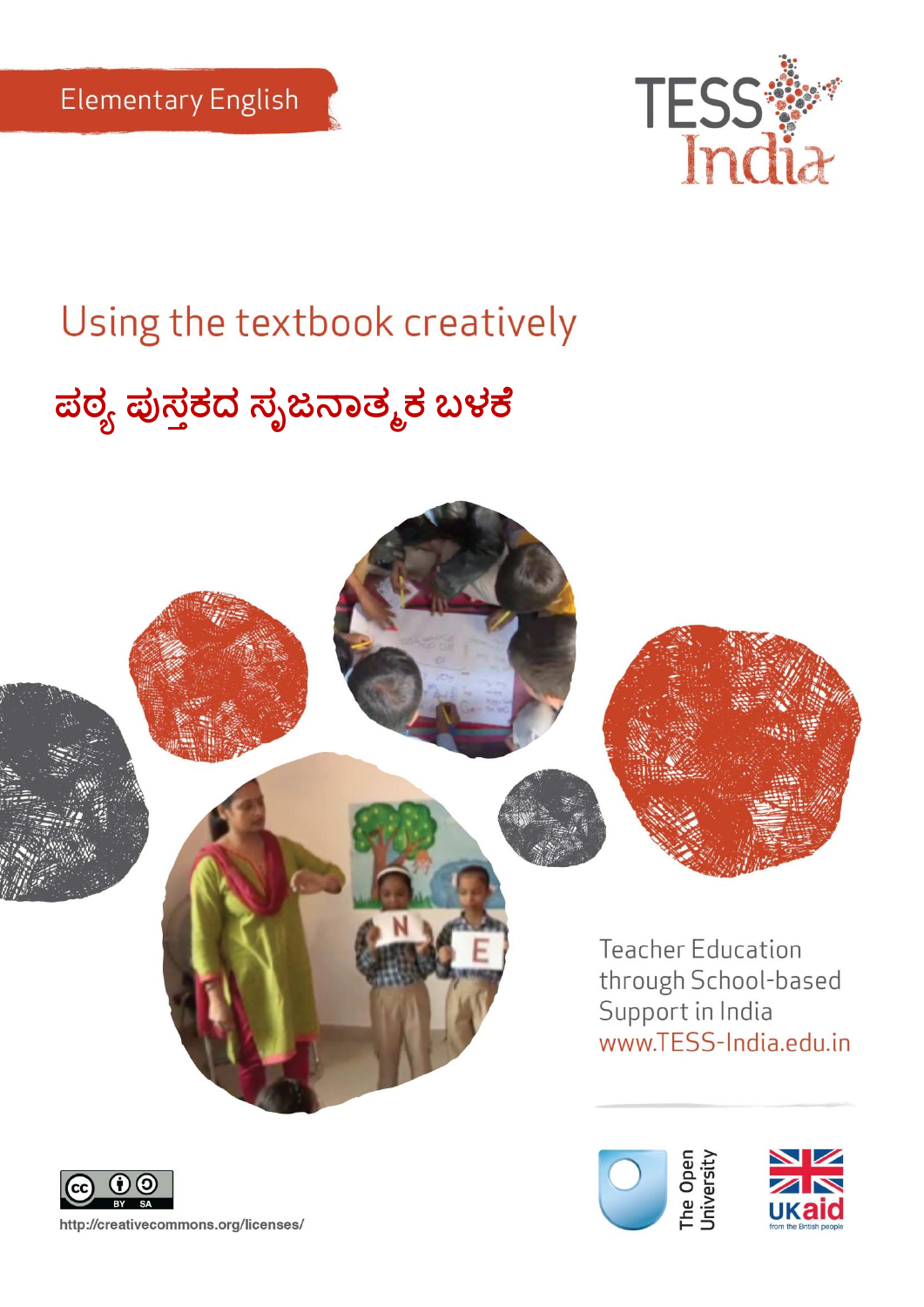ರಾಷ್ಟ್ರೀಯ ಪಠ್ಯಕ್ರಮ ಚೌಕಟ್ಟು (NCF 2005) ಮತ್ತು ಶಿಕ್ಷಕರ ಶಿಕ್ಷಣದ ರಾಷ್ಟ್ರೀಯ ಪಠ್ಯಕ್ರಮ ಚೌಕಟ್ಟು (2009)ಗಳು ಭಾರತದಲ್ಲಿನ ಶಿಕ್ಷಣಕ್ಕಾಗಿ ಮಹತ್ಯಾಕಾಂಕ್ಗೆಯ ದೃಷ್ಠಿಕೋನವನ್ನು ನೀಡಿವೆ. ಇದರಲ್ಲಿ ಎಲ್ಲಾ ಶಾಲೆಗಳು ಸದೃಢವಾದ ಕಲಿಕಾ ವಾತಾವರಣವನ್ನು ಒದಗಿಸುತ್ತವೆ. ಈ ದೃಷ್ಟಿಕೋನವನ್ನು ಸಾಕಾರಗೊಳಿಸಲು ಶಿಕ್ಷಕರಿಗೆ ಹಾಗೂ ಶಿಕ್ಷಕ ಶಿಕ್ಷಕರಿಗೆ(ತರಬೇತುದಾರರಿಗೆ) ಸಹಾಯ ಹಸ್ತ ನೀಡುವುದೇ ಟೆಸ್–ಇಂಡಿಯಾ OERನ ಮುಖ್ಯ ಉದ್ದೇಶವಾಗಿದೆ. ಈ ಉದ್ದೇಶವನ್ನು ಈಡೇರಿಸಲು ಶಿಕ್ಷಕರನ್ನು 'ವಿದ್ಯಾರ್ಥಿ'ಗಳೆಂದು ಪರಿಗಣಿಸಿ, ಅವರು ತಮ್ಮ ವೃತ್ತಿಯಲ್ಲಿ ಅವಶ್ಯಕವಿರುವ ಸಾಧನ ಹಾಗೂ ವಿಧಾನಗಳನ್ನು ಬೆಳೆಸಿಕೊಳ್ಳುವಲ್ಲಿ ನೈಪುಣ್ಯತೆಯನ್ನು ಹೊಂದುವಂತೆ, ಬೋಧನೆಯ ಮತ್ತು ಕಲಿಕೆಯ ವಿಧಾನಗಳಲ್ಲಿ ಸಕ್ರಿಯವಾಗಿ ತೊಡಗಿಸಿಕೊಳ್ಳಲು ಸಹಾಯವಾಗುವಂತೆ ಸಂಪನ್ಮೂಲ ರಚಿಸಲಾಗಿದೆ. OER ಮುಖ್ಯ ಲಕ್ಷಣವೆಂದರೆ ಶಿಕ್ಷಕರು ಘಟಕಗಳನ್ನು, ವೈಯಕ್ತಿಕ ಚಟುವಟಿಕೆಗಳನ್ನು, ಕೇಸ್ ಸ್ಟಡಿಗಳನ್ನು ಬಳಸಿ, ಅವರ ವೃತ್ತಿ ಕೌಶಲ್ಯವನ್ನು ವೃದ್ಧಿಸಿಕೊಂಡು ಅವುಗಳನ್ನು ನೂತನ ಸಂದರ್ಭಗಳಿಗೆ ಮತ್ತು ವಿಷಯಗಳಿಗೆ ಅನ್ವಯಿಸುವುದು.

ಎಲ್ಲಾ ವಿಷಯಗಳಿಗೂ ಹಾಗೂ ಎಲ್ಲಾ ಹಂತಗಳಿಗೂ ಅನ್ವಯವಾಗುವ ಈ ಪ್ರಮುಖ ಸಂಪನ್ಮೂಲಗಳು, ಭಾರತದ ಶಿಕ್ಷಣ ನೀತಿ ಮತ್ತು ಟೆಸ್-ಇಂಡಿಯಾ OERನಲ್ಲಿನ ಮಾದರಿಯಂತೆ, ಶಿಕ್ಷಕರಿಗೆ ಶೈಕ್ಷಣಿಕ ಕ್ಷೇತ್ರದಲ್ಲಿನ ಪ್ರಮುಖ ವಿಧಾನಗಳ ಬಗ್ಗೆ ಮುಂದುವರಿದ ಪ್ರಾಯೋಗಿಕ ಸಲಹೆಗಳನ್ನ ನೀಡುತ್ತವೆ. ಟೆಸ್-ಇಂಡಿಯಾದ ಪ್ರಾಯೋಗಿಕ ತತ್ವಗಳನ್ನೊಳಗೊಂಡಂತೆ ವಿದ್ಯಾರ್ಥಿಗಳನ್ನು ಸಂಘಟಿಸುವ ವಿಧಾನಗಳು, ಕಲಿಕಾ ಚಟುವಟಿಕೆಗಳು ಮತ್ತು ಶಿಕ್ಷಕ-ವಿದ್ಯಾರ್ಥಿ ಮತ್ತು ವಿದ್ಯಾರ್ಥಿ-ವಿದ್ಯಾರ್ಥಿಗಳ ನಡುವಿನ ಒಡನಾಟವನ್ನು ಏರ್ಪಡಿಸುವ ವಿಧಾನಗಳನ್ನು ಒಳಗೊಂಡಿದೆ. ಶಿಕ್ಷಕರಿಗೆ ಹಾಗೂ ಶಿಕ್ಷಕ ಶಿಕ್ಷಕರಿಗೆ(ತರಬೇತುದಾರರಿಗೆ) ವೆಬ್ $\vec{n}$ ್ಯಟ್ ನಲ್ಲಿ ಈ ಪ್ರಮುಖ ಸಂಪನ್ಮೂಲಗಳು ಲಭ್ಯವಿದೆ.

### **ವೀಡಿಯೀ ಸ್ಂಪನ್ಮಮಲಗಳು**

ಟೆಸ್- ಇಂಡಿಯಾದವರು ತಯಾರಿಸಿದ ವೀಡಿಯೋ ಕ್ಲಿಪ್ ಗಳ ಸಮೂಹವು ತರಗತಿಯಲ್ಲಿನ ಭಾಗವಹಿಸುವಿಕೆಯ ಪ್ರಮುಖ ತಂತ್ರಗಳನ್ನು ವಿವರಿಸುತ್ತವೆ. (ಪ್ರಮುಖ ಸಂಪನ್ಮೂಲಗಳ ವಿಷಯಗಳಿಗೆ ಸರಿಹೊಂದುವಂತೆ) ಶಿಕ್ಷಕರು ಹಾಗೂ ವಿದ್ಯಾರ್ಥಿಗಳು ಭಾಗವಹಿಸುವಿಕೆಯ ಅಭ್ಯಾಸಗಳನ್ನು ಭಾರತೀಯ ತರಗತಿಗಳಲ್ಲಿ ಬಳಸುವುದನ್ನು ಈ ಕ್ಲಿಪ್ ಗಳಲ್ಲಿ ನಾವು ಕಾಣಬಹುದಲ್ಲದೇ, ನಿರ್ದಿಷ್ಟ ಕ್ರಿಯೆಗಳನ್ನು ಹಾಗೂ ನಡತೆಗಳನ್ನು ವೀಕ್ಷಕರು ಗುರುತಿಸಲು ವೀಕ್ಷಕ ವಿವರಣೆಯನ್ನು ಕೇಳಬಹುದು. ಈ ವೀಡಿಯೋ ಕ್ಲಿಪ್1ಳನ್ನು ಹಿಂದಿ ತರಗತಿಗಳಲ್ಲಿ ಚಿತ್ರೀಕರಿಸಿದ್ದು, ವಿವಿಧ ರಾಜ್ಯಗಳಿಗೆ ಅನುಗುಣವಾಗಿ ವೀಕ್ಷಕ ವಿವರಣೆಯನ್ನು ಭಾಷಾಂತರಿಸಲಾಗಿದೆ. ಈ ವೀಡಿಯೋ ಕ್ಲಿಪ್1ಗಳಿಗೆ ಲಿಂಕ್1ಳನ್ನು ವೀಡಿಯೋ ಚಿತ್ರದ ಮೂಲಕ OERಗಳಲ್ಲಿ ನಿರ್ದಿಷ್ಟ ಸ್ಥಳಗಳಲ್ಲಿ ತೋರಿಸಿದ್ದು, ಅಂತರ್ಜಾಲದ ಮೂಲಕ ಬಳಕೆದಾರರು ಇದನ್ನು ಬಳಸಬಹುದಾಗಿದೆ. ಈ ವೀಡಿಯೋ ಕ್ಲಿಪ್ ಗಳನ್ನು ಟ್ಯಾಬ್ಹೆಟ್, ಪಿಸಿ, ಡಿ.ವಿ.ಡಿ, ಮೊಬೈಲ್ ಫೋನ್ ಗಳಲ್ಲಿ ಹಾಗೂ ಎಸ್.ಡಿ ಕಾರ್ಡ್ ಮೂಲಕ ಬಳಸಲು ಬಳಕೆದಾರರು ಇವುಗಳನ್ನು ಡೌನ್ಲೋಡ್ ಮಾಡಬಹುದಾಗಿದೆ. [\(http://www.tess-india.edu.in/\)](http://www.tess-india.edu.in/)

#### *Version 2.0 EE10TESSKNV1*

*Except for third party materials and otherwise stated, this content is made available under a Creative Commons Attribution-ShareAlike licence:<http://creativecommons.org/licenses/by-sa/3.0/>*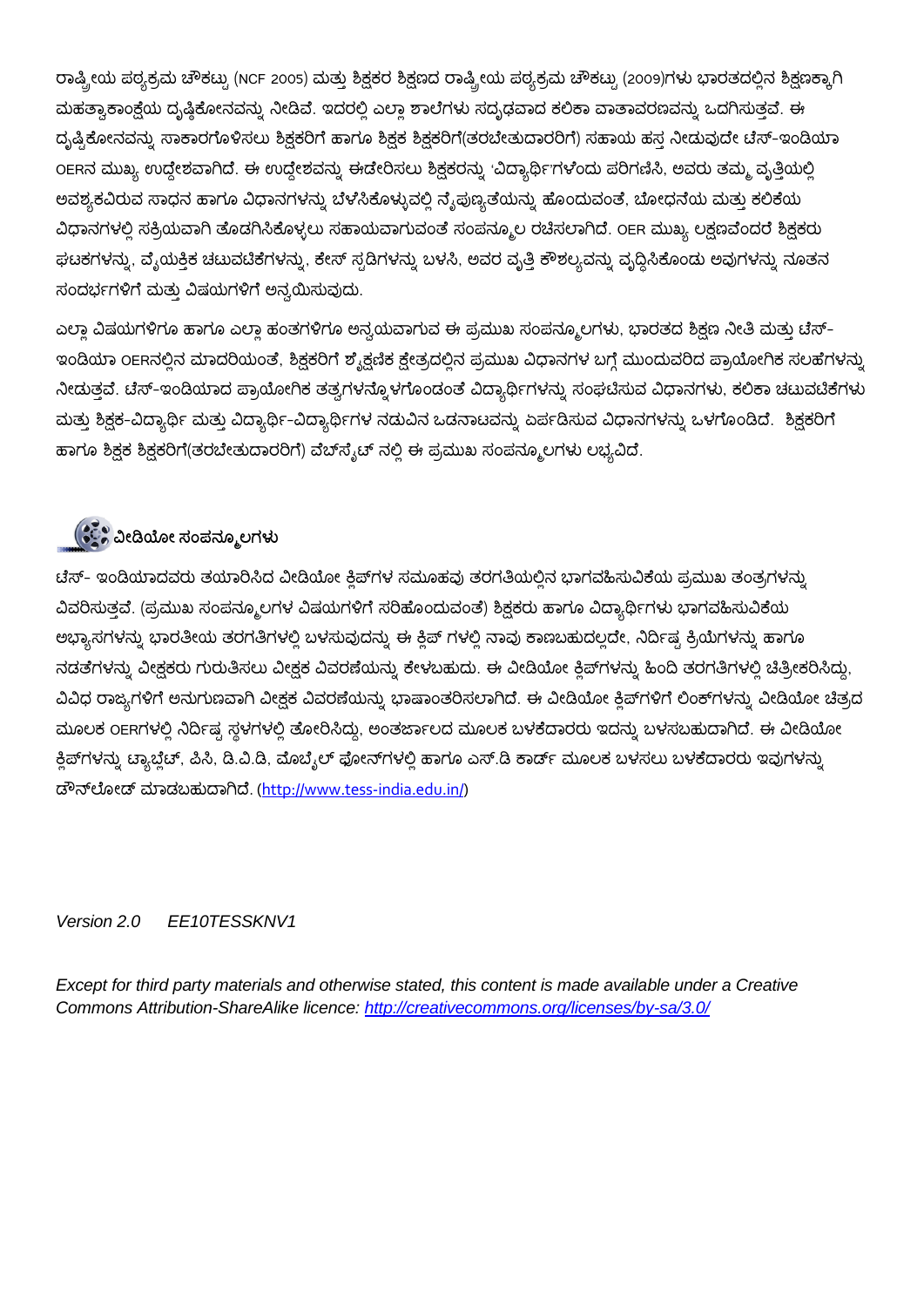# What this unit is about

This unit is about using your textbook as a starting point to develop ongoing additional English language learning in lessons. The textbook is an important resource for you in your lessons. This unit shows you how you can use the textbook flexibly, and build on the ideas in it to make your lessons more interesting and to improve student learning.

To learn English, your students need plenty of speaking and listening practice – not just in the language lesson. Frequent and short listening and speaking activities can supplement your English language lessons and can also improve your own confidence in using English in the classroom.

When you adapt and extend language textbook lessons to your own students, you can encourage them to use English for many different purposes. You also improve your own English confidence and teaching skills. The case studies and activities in this unit are designed to help you plan these opportunities in your classroom.

### **ಈ ಘಟಕದ ಏನಿದೆ ?**

ಈ ಘಟಕವು ನಿಮ್ಮ ತರಗತಿಯಲ್ಲಿ ಹೆಚ್ಚುವರಿ ಇಂಗ್ಲಿಷ್ ಭಾಷಾಕಲಿಕೆಯನ್ನು ಅಭಿವೃದ್ಧಿಪಡಿಸಲು ಪಠ್ಯಪುಸ್ತಕವನ್ನು ಬಳಸುವುದರ ಕುರಿತಾಗಿದೆ. ಪಠ್ಯಪುಸ್ತಕವು ನಿಮ್ಮ ಪಾಠಗಳಲ್ಲಿ ನಿಮಗೆ ಒಂದು ಮುಖ್ಯವಾದ ಸಂಪನ್ಮೂಲವಾಗಿದೆ. ನೀವು ಪಠ್ಯಪುಸ್ತಕವನ್ನು ನಮ್ಯತೆಯಿಂದ ಹೇಗೆ ಬಳಸಬಹುದು, ಹಾಗೂ ಅದರಲ್ಲಿರುವ ವಿಚಾರಗಳ ಆಧಾರದ ಮೇಲೆ ನಿಮ್ಮ ಪಾಠಗಳನ್ನು ಹೆಚ್ಚು ಆಸಕ್ತಿಯುತವಾಗಿ ಮಾಡಿ, ವಿದ್ಯಾರ್ಥ<mark>ಿ</mark> ಕಲಿಕೆಯನ್ನು ಸುಧಾರಿಸಬಹುದು ಎಂಬುದನ್ನು ಈ ಘಟಕವು ನಿಮಗೆ ತಿಳಿಸಿಕೊಡುತ್ತದೆ.

ಇಂಗ್ಲಿಷ್ ಕಲಿಯಲು ನಿಮ್ಮ ವಿದ್ಯಾರ್ಥಿಗಳಿಗೆ ಹೆಚ್ಚಿನ ಪ್ರಮಾಣದಲ್ಲಿ ಮಾತನಾಡುವ ಹಾಗೂ ಆಲಿಸುವ ಅಭ್ಯಾಸದ ಅವಶ್ಯಕತೆಯಿರುತ್ತದೆ-ಕೇವಲ ಭಾಷಾಪಾಠದಲ್ಲಿ ಮಾತ್ರವಲ್ಲ. ನಿಮ್ಮ ಇಂಗ್ಲಿಷ್ ಭಾಷಾ ತರಗತಿಗಳಿಗೆ ಪೂರಕವಾಗುವಂತೆ, ಆಗಾಗ್ಗೆ ಚಿಕ್ಕದಾದ ಆಲಿಸುವ ಹಾಗೂ ಮಾತನಾಡುವ ಚಟುವಟಿಕೆಗಳನ್ನು ಬಳಸಬಹುದು. ಇದರಿಂದ ತರಗತಿಯಲ್ಲಿ ಇಂಗ್ಲಿಷ್ ಬಳಸುವಲ್ಲಿ ನಿಮ್ಮ ಆತ್ಮವಿಶ್ವಾಸವೂ ಹೆಚ್ಚುವುದು.

ನಿಮ್ಮ ವಿದ್ಯಾರ್ಥಿಗಳಿಗಾಗಿ ನೀವು ಭಾಷಾ ಪಠ್ಯಪುಸ್ತಕವನ್ನು ಬಳಕೆ ಮಾಡಿ ವಿಸ್ತರಿಸಿದಾಗ, ಅವರು ಇಂಗ್ಲಿಷ್ ಭಾಷೆಯನ್ನು ಹಲವಾರು ಭಿನ್ನ ಉದ್ದೇಶಗಳಿಗಾಗಿ ಬಳಸುವಂತೆ ಉತ್ತೇಜಿಸಬಹುದು. ನೀವೂ ಸಹ ಆತ್ಮವಿಶ್ವಾಸದಿಂದ ಇಂಗ್ಲಿಷ್ ಬಳಸುವುದು ಮತ್ತು ಬೋಧನಾ ಕೌಶಲಗಳನ್ನು ಉತ್ತಮ ಪಡಿಸಿಕೊಳ್ಳುವಿರಿ. ಈ ಘಟಕದಲ್ಲಿರುವ ವ್ಯಕ್ತಿ ವೃತ್ತಾಂತಗಳು ಮತ್ತು ಚಟುವಟಿಕೆಗಳು ಈ ಅವಕಾಶಗಳನ್ನು ನಿಮ್ಮ ತರಗತಿಗಳಿಗಾಗಿ ಯೋಜಿಸಿಕೊಳ್ಳುವುದಕ್ಕಾಗಿ ವಿನ್ಯಾಸಗೊಂಡಿವೆ.

# What you can learn in this unit

- To use the English textbook flexibly for oral work.
- To introduce new English words.
- To relate English lessons to the life of your students.

#### **ಈ ಘಟಕದಲ್ಲಿ ನಿೀವೆೀನ್ು ಕಲ್ಲಯಬಹುದು?**

- ಇಂಗ್ಲಿಷ್ ಪಠ್ಯಪುಸ್ತಕವನ್ನು ಮೌಖಿಕ ಕಾರ್ಯಕ್ಕಾಗಿ ನಮ್ಯವಾಗಿ ಬಳಸುವುದು.
- $\bullet$  ಹೊಸ ಇಂಗ್ಲಿಷ್ ಪದಗಳನ್ನು ಪರಿಚಯಿಸುವುದು.
- $\bullet$  ಇಂಗ್ಲಿಷ್ ಪಾಠಗಳನ್ನು ನಿಮ್ಮ ವಿದ್ಯಾರ್ಥಿಗಳ ಜೀವನಕ್ಕೆ ಸಂಬಂಧೀಕರಿಸುವುದು.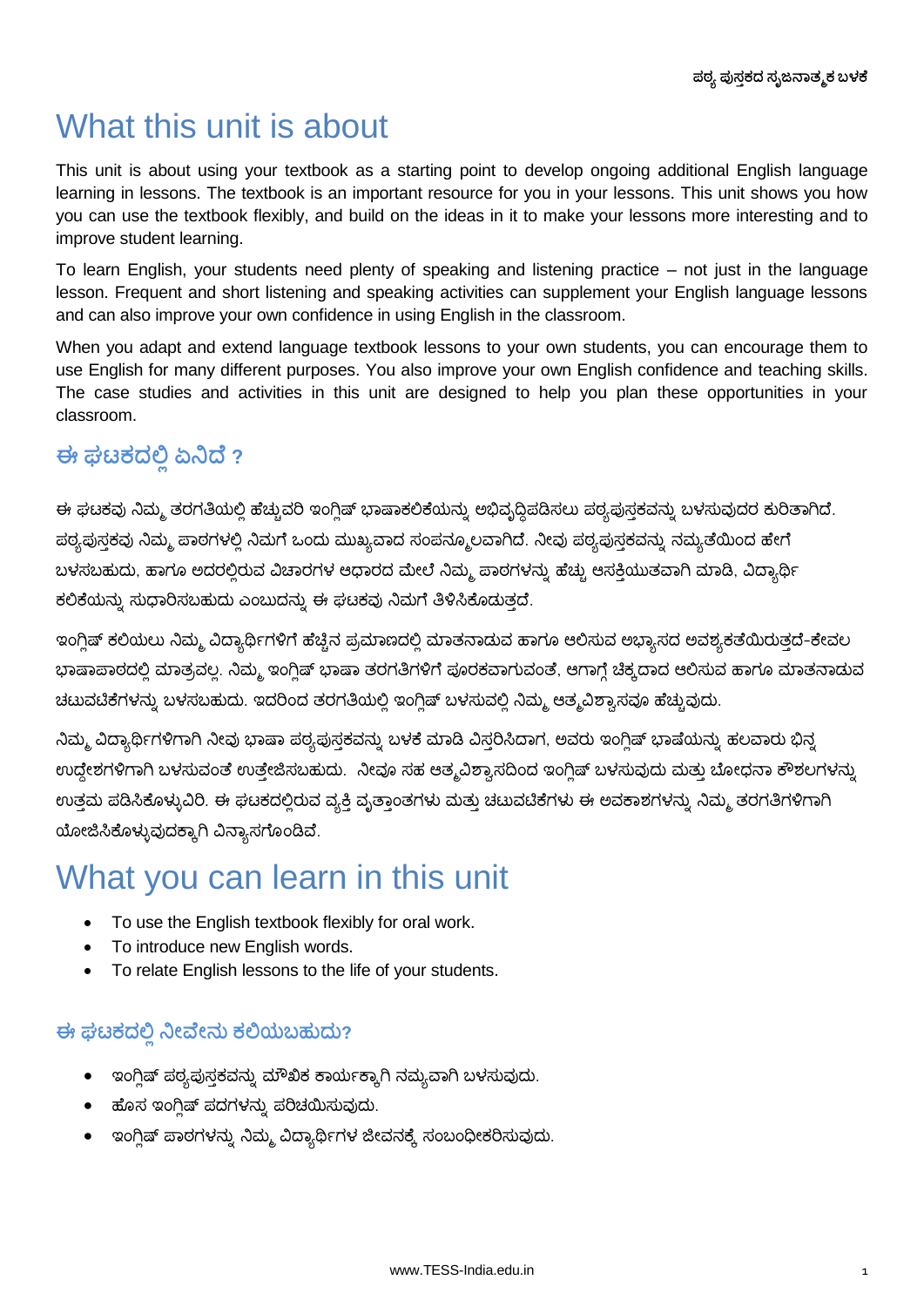# 1 Using the textbook

Short activities done regularly can help you and your students practise English and develop confidence, as the first case study demonstrates.

### **Case Study 1: Ms Sheela uses textbook lessons to develop language routines**

#### *Ms Sheela used her language textbook to reinforce speaking, listening and vocabulary in Class III.*

The textbook begins with a story about a baby elephant that likes fruit, and takes away different kinds of fruit from a shop. In the story, he is taught to say 'please', 'thank you' and 'sorry'. These words are important in the story. I started to use these words regularly in the class as part of our everyday talk. I encouraged students to use them, and I set the example by using the words myself – even though my accent isn"t perfect.

The textbook also has a poem about the days of the week. I brought a calendar to class and hung it on the wall. I taught the poem, and I also taught the months of the year, which is not in the lesson. Then I started a daily routine where every morning one student gets up to announce the day, date and month at the start of each class: "Good morning, class. Today is Monday, October the thirteenth, two thousand and fourteen."

Now that we have some regular English routines, I have more opportunities to assess students" English and to improve my own English too.

#### Pause for thought

- How much extra planning do you think Ms Sheela needs to do, when she extends the textbook lessons in these ways?
- Would Ms Sheela"s routines be effective for all students in the class, regardless of their level of competence? Why or why not?
- What English routines do you have which are outside the language textbook lesson?
- What opportunities do you have to assess students' spoken English outside the language textbook lesson?
- Can you identify few lessons in your text book that can be extend in this way ?

#### **ಚಂತ್ನೆಗೆಮಂದು ಕ್ಷಣ:**

- ಈ ರೀತಿ ಪಠ್ಯಪುಸ್ತಕದ ಪಾಠಗಳನ್ನು ವಿಸ್ತರಿಸಿದಾಗ, ಶ್ರೀಮತಿ ಶೀಲಾರವರು ಎಷ್ಟು ಹೆಚ್ಚಿನ ಪೂರ್ವಸಿದ್ಧತೆ ಮಾಡಿಕೊಳ್ಳಬೇಕಾಗುವುದೆಂದು ನಿಮಗನಿಸುತ್ತದೆ?
- ಶ್ರೀಮತಿ ಶೀಲಾರವರ ಕ್ರಮಗಳು(ರೂಢಿಗಳು) ವಿದ್ಯಾರ್ಥಿಗಳ ಸಾಮರ್ಥ್ಯದ ಮಟ್ಟವನ್ನು ಹೊರತುಪಡಿಸಿ, ತರಗತಿಯ ಎಲ್ಲಾ ವಿದ್ಯಾರ್ಥಿಗಳಿಗೂ ಪರಿಣಾಮಕಾರಿಯಾಗಬಹುದೇ? ಏಕೆ ಆಥವಾ ಏಕಿಲ್ಲ?
- ್ದಠ್ಯಪುಸ್ತಕದ ಪಾಠಗಳಿಂದ ಹೊರಗೆ ಯಾವ ಇಂಗ್ಲಿಷ್ ಚಟುವಟಿಕೆಗಳನ್ನು ⁄ರೂಢಿಗಳನ್ನು ರೂಪಿಸುವಿರಿ?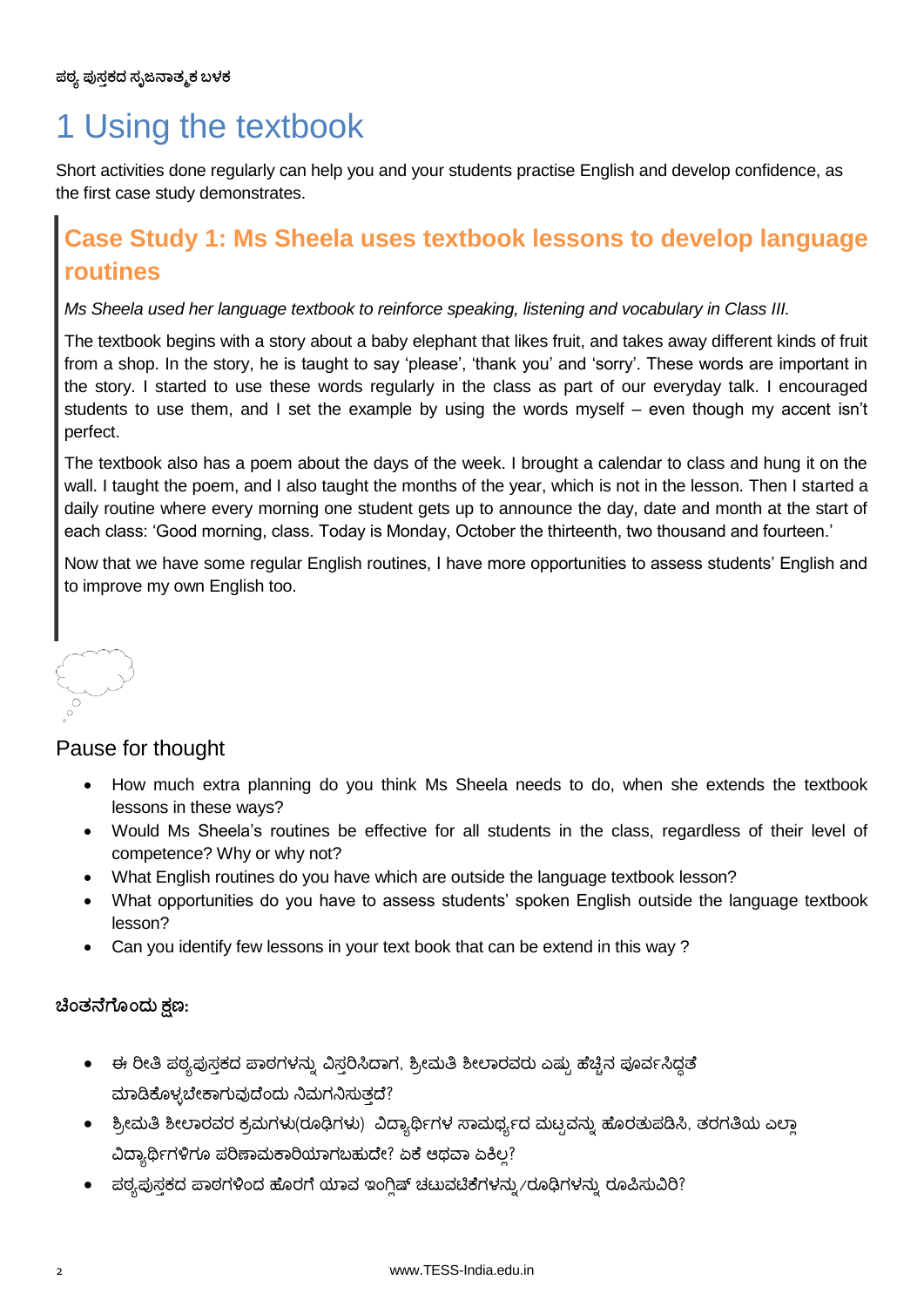- ಭಾಷಾ ಪಠ್ಯಪುಸ್ತಕದ ಪಾಠದಿಂದ ಹೊರಗೆ, ವಿದ್ಯಾರ್ಥಿಗಳ ಇಂಗ್ಲಿಷ್ ಮಾತನಾಡುವ ಸಾಮರ್ಥ್ಯವನ್ನು ಮೌಲ್ಯಮಾಪನ ಮಾಡಲು ನಿಮಗಿರುವ ಅವಕಾಶಗಳೇನು?
- ನಿಮ್ಮ ಪಠ್ಯಪುಸಕದಲ್ಲಿ ಈ ರೀತಿ ವಿಸರಿಸಲು ಅವಕಾಶವಿರುವ ಕೆಲವು ಪಾಠಗಳನ್ನು ಗುರುತಿಸುವಿರಾ?

If you give your students plenty of ongoing opportunities to practise English, not just in the language lesson but at other times of the school day, you will have more opportunities to listen, observe and assess them. If students only hear or write English from the textbook lesson, their progress will be slower and you will have fewer opportunities to assess them. In the next activity you will extend the potential of your language textbook for students. This is also an opportunity for you to practise and extend your own use of English.



Listening, observing and assessing students learning English.

### **Activity 1: Using the textbook − a planning activity**

Look at the next lesson or unit in your English textbook that you plan to teach. Answer these questions in your notebook:

- What is this lesson or unit about? How much does the topic relate to the experiences of your students?
- Make a list of the key words and sentences that the students can learn from this lesson.
- What words from this list do your students already know?
- Can you think of times during the school day when you could use these key words or sentences?
- What additional resources or activities could help you extend the use of the key words?

Now choose one or two of the key words or sentences on your list. Use these words or sentences in your everyday classroom routines.

You should practise and do this for at least two weeks. How does this feel to you? Easy or difficult? How do the students respond? Does their use of English improve? How can you tell?

See Resource 1, 'Using questioning to promote thinking', to learn more about encouraging all your students to participate and learn.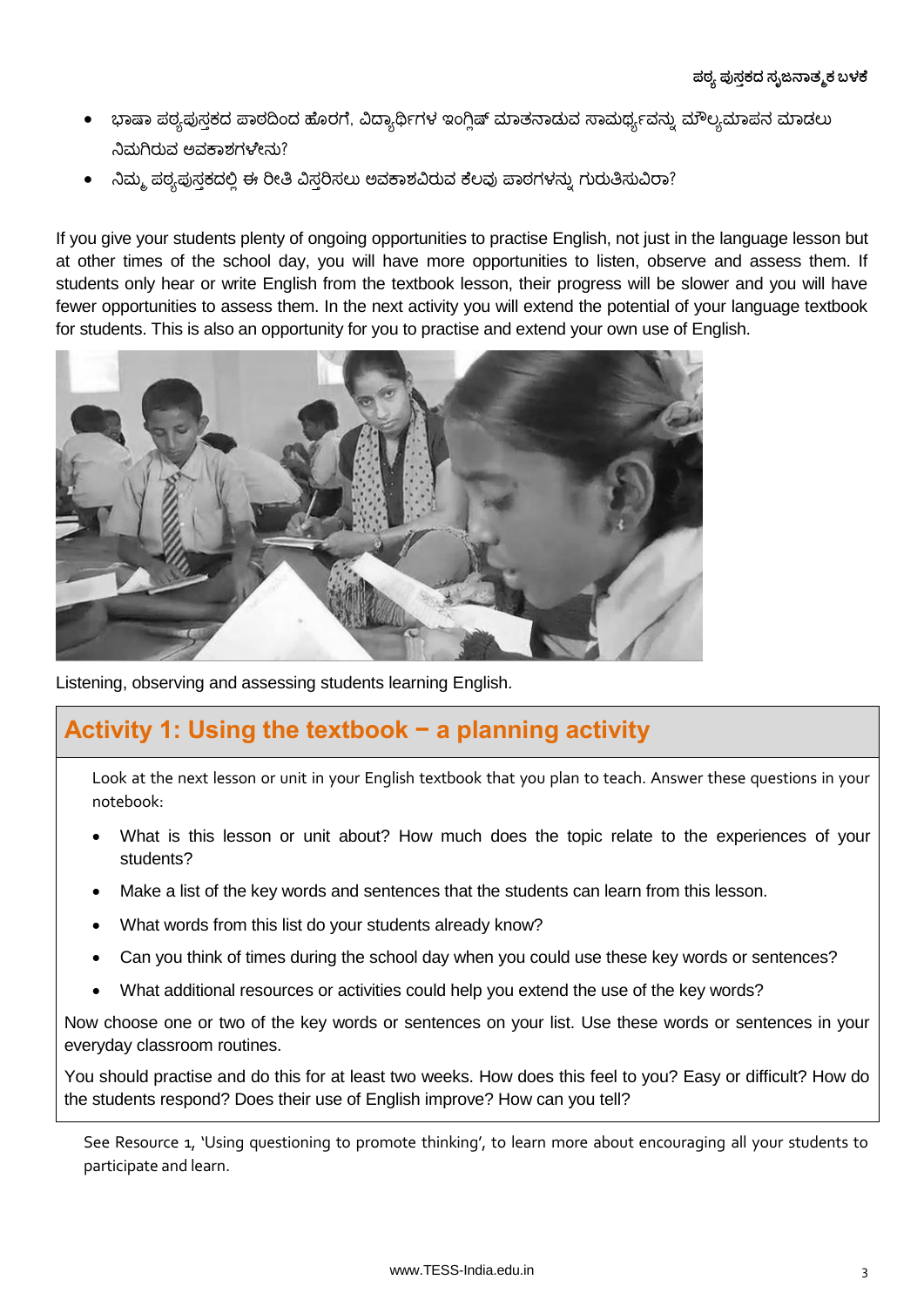# 2 Pictures and words

In Case Study 1, Ms Sheela looked for ways to get the most out of her textbook, picking up on words or sentences that she and the students can continue to use when the language lesson is over. In the next case study, a teacher improvises on a textbook topic, using pictures to develop students" English speaking and vocabulary.

### **Case Study 2: Mr Aman uses pictures to develop language**

*Mr Aman used Class IV students' existing knowledge about their family to teach English.*

Unit 1 in the textbook was about a child and her family. I showed the students the "family" words and pictures in the textbook. We said the words aloud and I wrote them out on the board.

Then I told them to draw pictures of their own father, mother, grandfather, grandmother and so on, and then to label the pictures in English. They began to ask me questions such as:

- "Does English not have different names for the father"s mother and the mother"s mother?"
- 'Is the word for elder sister the same as for younger sister?'
- $\bullet$  'ತಂದೆಯ ತಾಯಿ ಮತ್ತು ತಾಯಿಯ ತಾಯಿ ಎಂಬುದಕ್ಕೆ ಇಂಗ್ಲಿಷ್ ಭಾಷೆಯಲ್ಲಿ ಪ್ರತ್ಯೇಕ ಪದಗಳಿಲ್ಲವೆ?'
- 'ಅಕ್ಕ ಎಂಬುದಕ್ಕೆ ಹಾಗೂ ತಂಗಿ ಎಂಬುದಕ್ಕೆ ಇಂಗ್ಲಿಷ್<code>ನ</code> ಪದ ಒಂದೇ ಆಗಿದೆಯೇ?'

I taught them to say 'elder sister' and 'younger sister', and 'mother's mother' and 'father's mother', even though these expressions are not in the textbook. Then I demonstrated how to form sentences orally, using the students" drawings as examples:

This is my mother. This is my elder sister. This is Rajiv's father. This is Amrita's grandmother, her mother's mother.

We practised saying these sentences aloud together. It was good practise for my own English.

Later in the week, I extended the lesson. First I had students circle the 'he' and 'she' words in the textbook. Then I demonstrated aloud, using their pictures, how to add to their first sentences using new vocabulary:

This is my mother. She is pretty. This is my elder sister. She is tall. This is my brother. He is crying. This is Amrita"s grandmother. She is nice. This is Sushant"s father. He is a farmer.

I put the students in pairs and had them practise sentences with each other, showing their drawings to demonstrate their words. As they did this, I could observe and make notes on their confidence and skills.

Some of my students come from the local orphanage and have no family. I asked them to draw pictures of their friends or other people they know in the village. I did this carefully, without singling them out and making them feel unduly self-conscious. To involve the less confident students, I pointed to their pictures and asked 'Is this your father? Is this your sister? Is this your friend? Is this the farmer?' They answered 'yes' or "no", or just shook their head, so I could assess their understanding.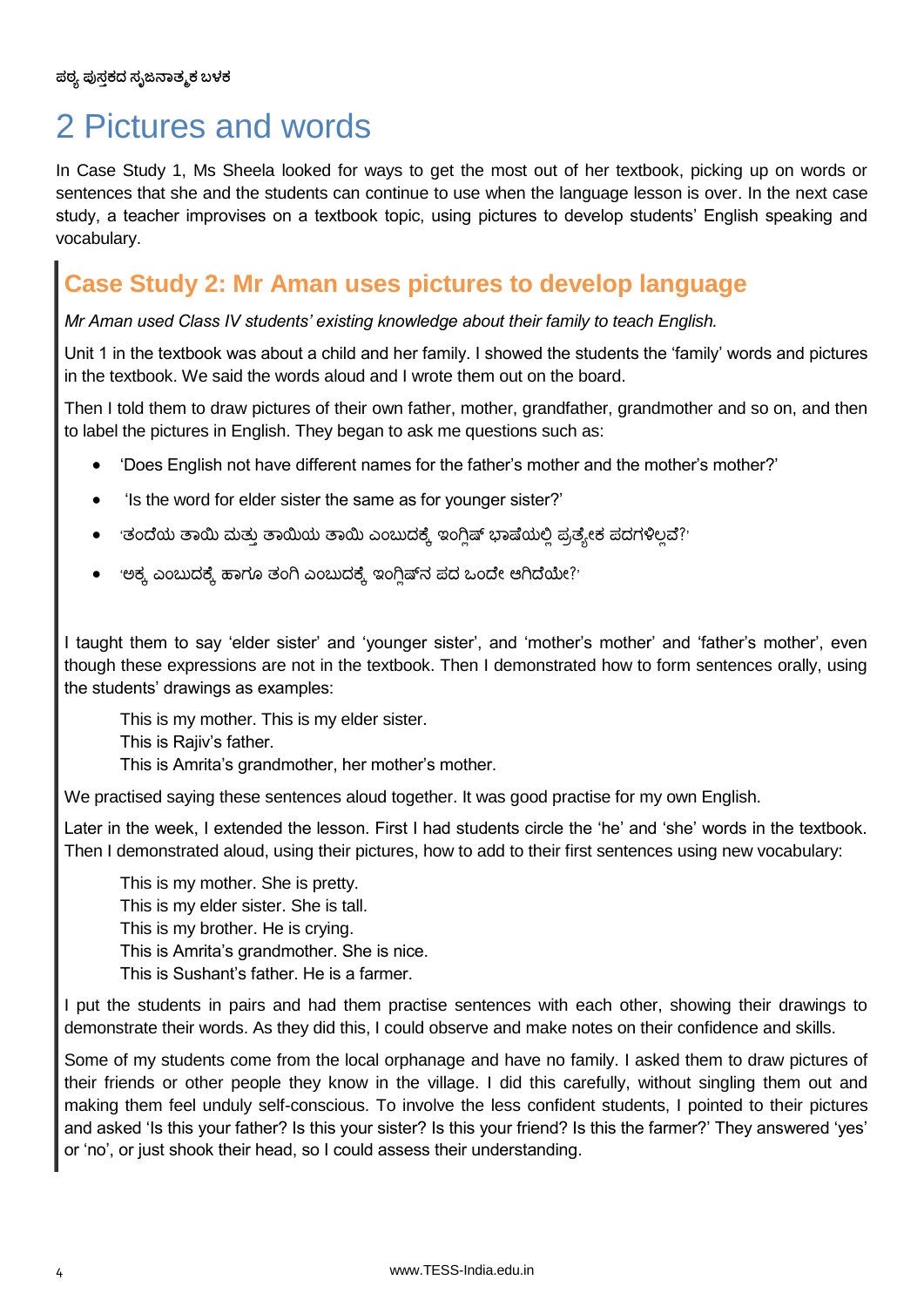

Pause for thought

- Looking back at Mr Aman"s account, how many lessons do you think his activities took up?
- Try to write out his lesson plans in note form.



Video: Using pair work

### **Activity 2: Using pictures**

Using Case Study 2 as an example, plan and teach a lesson where students use pictures to practise English.



Using pictures to practise English.

Take a textbook lesson. The lesson might be about family, animals, food, travel or the environment. It can be a lesson you have already taught, or a new lesson. You may teach this over several lessons.

- Explain the topic, showing students the pictures and practising the vocabulary together.
- Have students make their own pictures and label their pictures in English.
- Teach them to use simple sentences in English, based on their pictures.

How will you assess the students? Will you listen to them as they work? Or will you have them explain their work to you, or perform to the class?

What will you do for students who need additional support? Some students may need extra time to complete the task, or help to overcome shyness to speak. Your plan should be flexible to accommodate these needs. If you have a large or multi-grade class, direct the able or older students to help the younger ones. Organise groups so that you can focus on students who need your attention.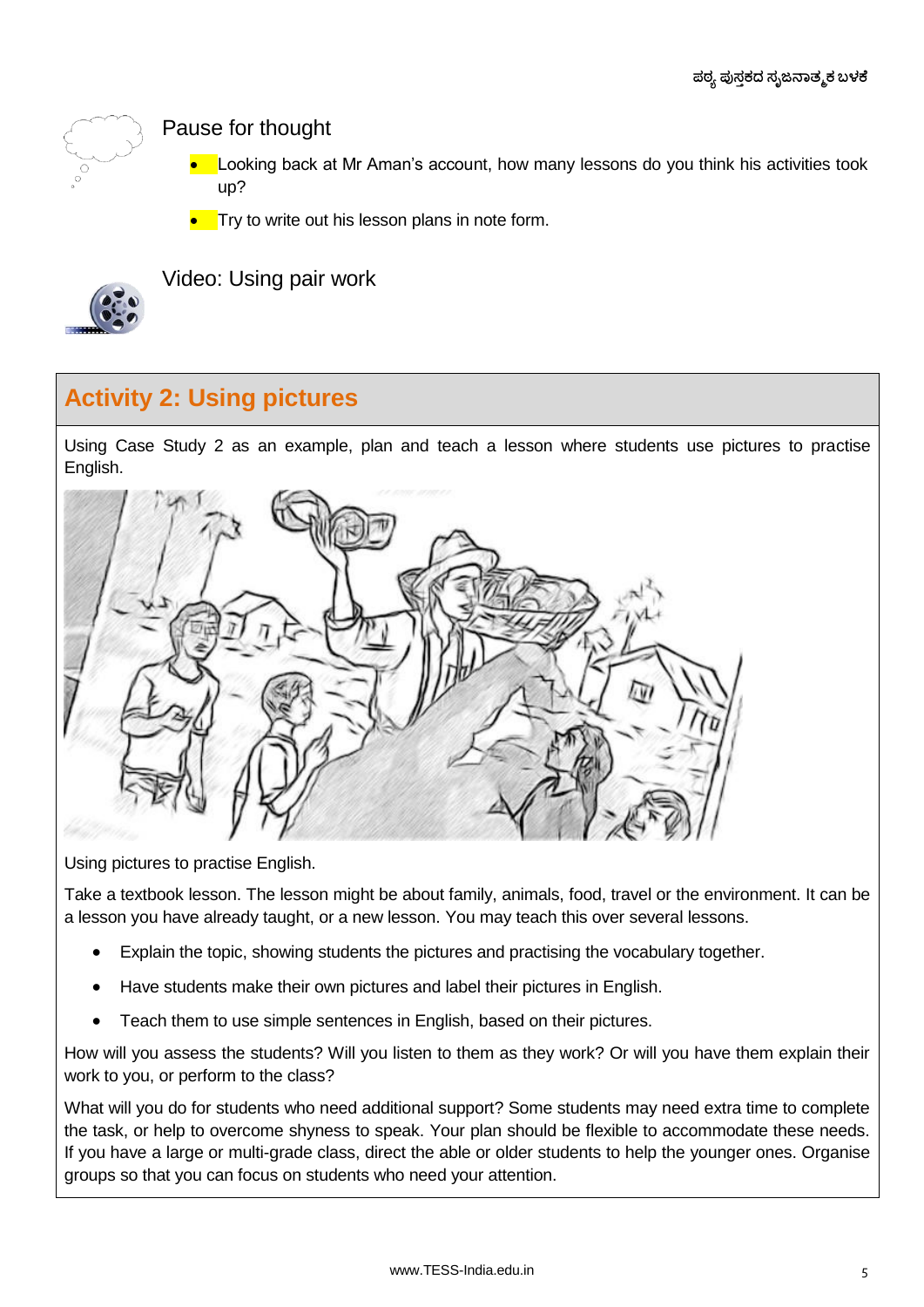

#### Video: Using groupwork

In Case Study 2, Mr Aman improvised from the textbook. In the next case study, the teacher also improvises to use new words in English with her students.

#### **Case Study 3: Ms Greeshma and her students use new words**

*What English words do your students already know, and what English words would they like to learn? Ms Greeshma, a Class III teacher in chikmagalur, found out.* 

I was teaching a textbook lesson about "A Busy Road". Before I wrote vocabulary about this topic on the board, I asked students for words they already knew in English. They were giving me words like "traffic", "traffic police", 'policeman', 'cars', 'bicycle', 'traffic jam', 'rush' and 'zebra crossing'.

Then one student said "galaate" and asked, "Ma"am, what is "galaate" in English?" I added a new English word to the class vocabulary: 'noise'. I tried to reinforce this new word in English by using it at different times of the school day, and in different forms, for example, I would say:

- "Can you hear the noise from the street?"
- "What a lot of noise!"
- "You are very noisy!"

And I also tried to use the opposite word, for example:

"When you are quiet, you can go outside."



#### Pause for thought

- Ms Greeshma started the lesson with English words her students already knew. Why do you think she started in this way?
- She took time to listen to a student's question. Do you think this was a good use of her time?
- She tried to use the new English word ('noise') in everyday classroom talk, and she tried to use the opposite word ("quiet"). Can you think of two other opposite words in English that you could use in everyday "teacher talk"?

#### **ಚಂತ್ನೆಗೆಮಂದು ಕ್ಷಣ**

- ಶ್ರೀಮತಿ ಗ್ರೀಷ್ಮಾರವರು ಈಗಾಗಲೇ ವಿದ್ಯಾರ್ಥಿಗಳಿಗೆ ಪರಿಚಿತವಾಗಿರುವ ಇಂಗ್ಲಿಷ್ ಪದಗಳಿಂದಲೇ ಪಾಠ ಹ್ರಾರಂಭಿಸಿದರು. ಅವರು ಹೀಗೇಕೆ ಮಾಡಿರಬಹುದೆಂದು ನಿಮಗನಿಸುತ್ತದೆ?
- ವಿದ್ಯಾರ್ಥಿಯ ಪ್ರಶ್ನೆಯನ್ನು ಆಲಿಸಲು ಅವರು ಸಮಯ ನೀಡಿದರು. ಅವರು ತಮ್ಮ ಸಮಯ ಸದುಪಯೋಗ ಮಾಡಿಕೊಂಡರೆಂದು ನಿಮಗನಿಸುತ್ತದೆಯೇ?
- ಪ್ರತಿನಿತ್ಯದ ತರಗತಿ ಮಾತಿನಲ್ಲಿ, ಅವರು ಹೊಸ ಇಂಗ್ಲಿಷ್ ಪದ ('noise')ವನ್ನು ಬಳಸಲು ಯತ್ತಿಸಿದರು. ಇದರ ವಿರುದ್ಧ ಪದ (quiet)ವನ್ನೂ ಬಳಸಿದರು. 'ಶಿಕ್ಷಕರು ದಿನನಿತ್ಯದ ಮಾತು<sup>,</sup>ಗಳಲ್ಲಿ ಬಳಸಬಹುದಾದ ಎರಡು ಇಂಗ್ಲಿಷ್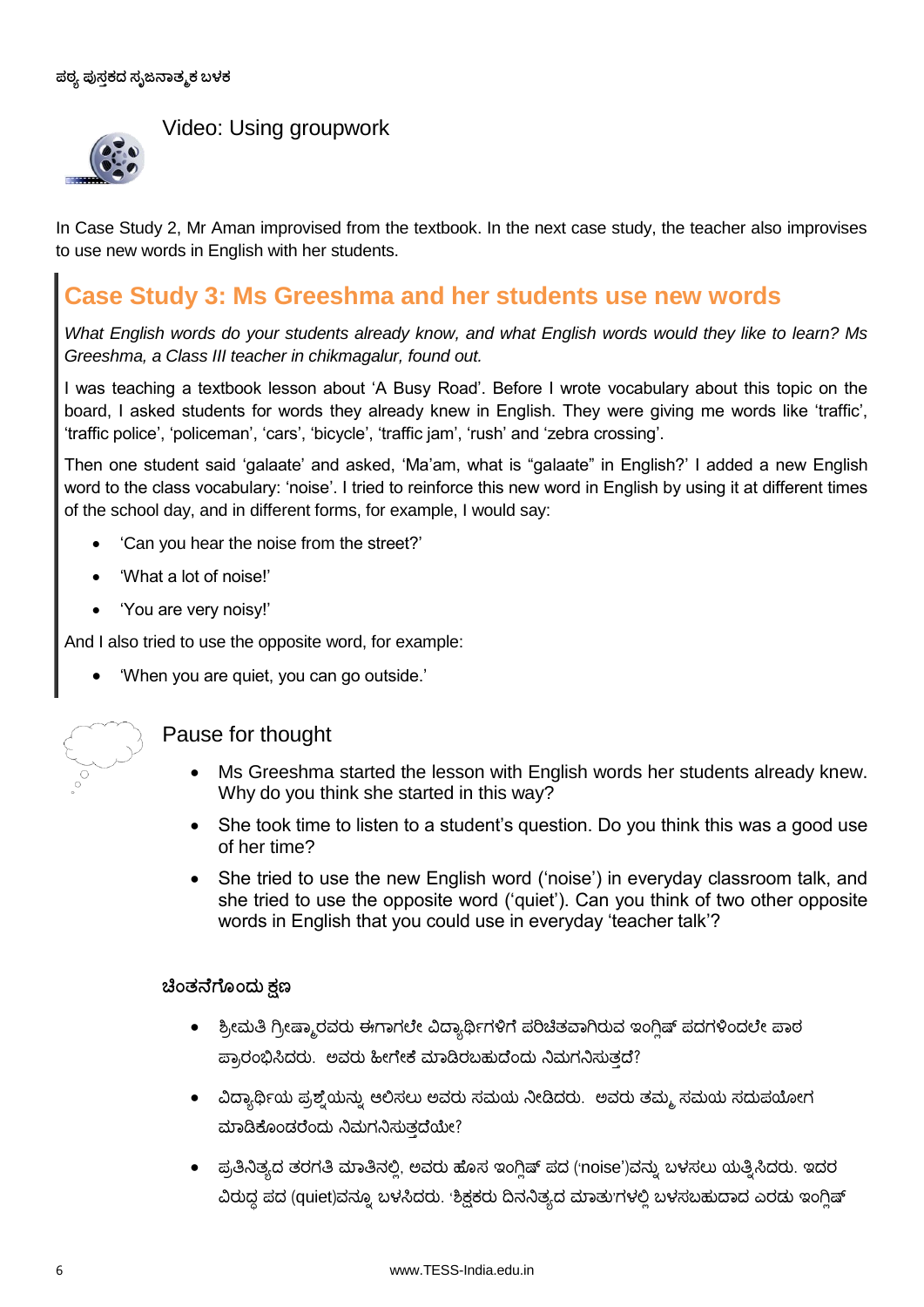ವಿರುದ್ಧ ಪದಗಳನ್ನು ಹೇಳುವಿರಾ?

# 3 Bringing a textbook lesson to life

Language learning is more effective, and memorable, when students can use the language they learn in reallife situations. In the next case study, the teacher goes outside the classroom to help students experience and practise English.

### **Case Study 4: Mrs Suresh brings a textbook lesson to life**

*Mrs Suresh teaches English in Class VI in a regional medium school in a deprived locality of Bangalore.* 

The lesson in the English textbook was on transport. I started by asking the students to list names of vehicles that they know in English. They did this without any problems. The board was filled with the names of a variety of vehicles, including brand names of cars and motorcycles.

I soon learned that only two students had ever travelled on a train, and that none of them had travelled in the recently commissioned Metro. I felt this was unfortunate, since the Metro tracks run right in front of the school building and students see it every day.

I proposed to the headmistress that the school should take the students for a ride in the Metro. The headmistress gained permission for the trip and funding for the tickets from the Block Education Officer.

The week before the journey, I prepared the students with a series of language activities:

- reading bilingual pamphlets in Kannada and in English, listing 'dos and don'ts' while travelling on the Metro
- teaching them how to ask for a ticket at the counter in Kannada and in English
- having them practise in English what they might say to fellow passengers, such as 'Good afternoon' and 'This is my class'.

I took 32 very excited students for their first ride on the Metro, accompanied by another teacher. The normally boisterous students were on their best behaviour. They tried hard to use what I had taught them in the English lessons:

- to ask at the ticket counter for a ticket, and the price
- to say 'thank you' to the ticket seller and the guard on duty
- to read the billboards on the platform
- to listen to the station announcements in Kannada and in English
- to say 'Hello' and 'How are you?' to other passengers.

The journey lasted less than an hour but it was a memorable experience.

I felt the trip was well worth the effort that went into organising it, and the amount of English that the students learned exceeded my expectations. The textbook lesson on transport became more relevant.

The journey changed the way that I teach English. Before I teach any lesson from the English textbook, I now look for ways to prepare students for the topic by giving them a personal experience where they can practise reading, speaking and listening to English.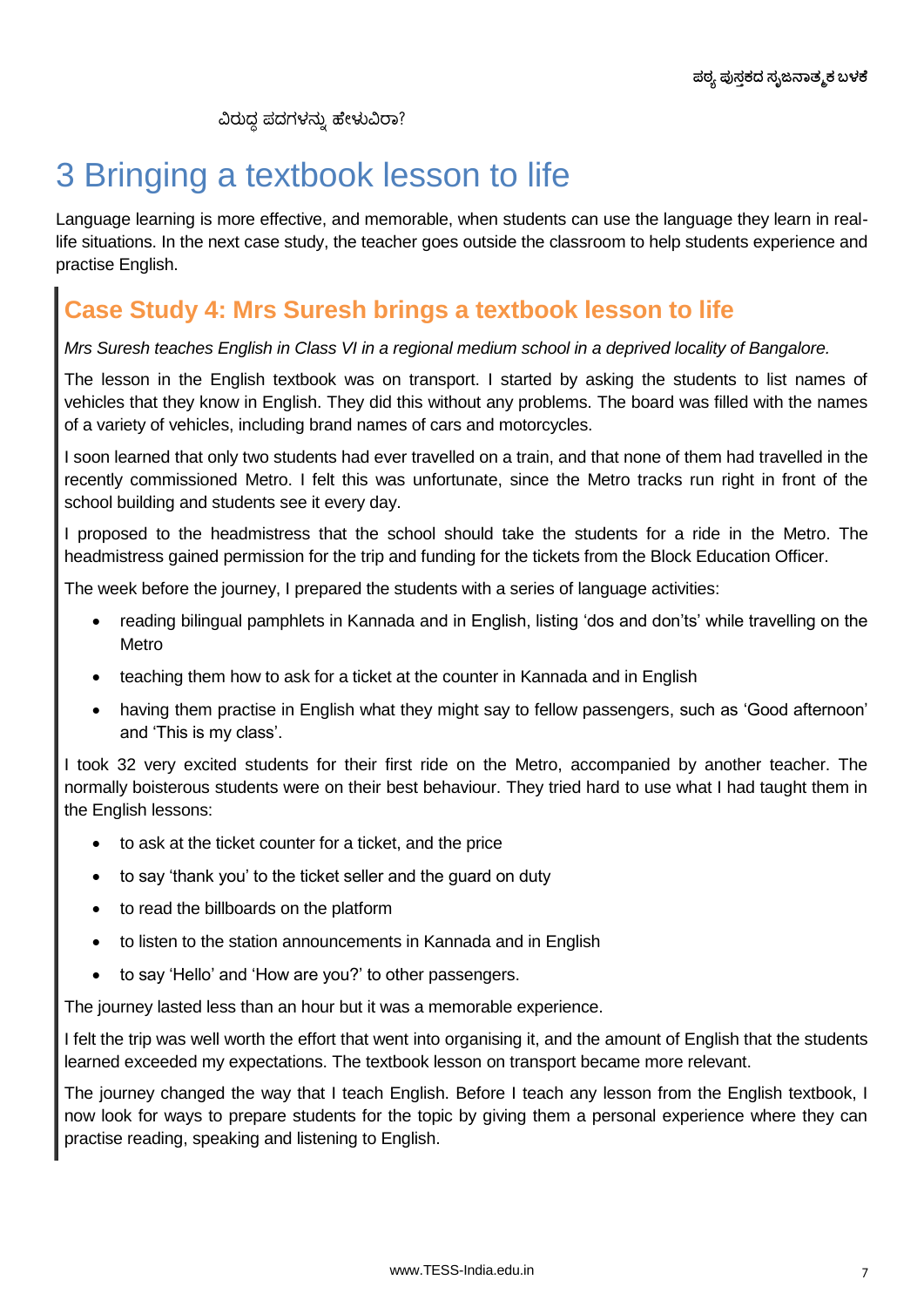

Pause for thought

- On this trip, the students learned English for different purposes. Can you name some of these purposes?
- If you cannot take your class to a Metro station, how could you create these same language activities in the classroom?

Role play and drama are effective ways to practise language for specific purposes. In the example of the Metro, students can take on the roles of ticket sellers, conductors, passengers and shopkeepers. Metro posters, announcements, pamphlets and tickets can be made in English. The classroom can become a Metro station for a day, with students making imaginary journeys between lessons and practising their English for travelling as they go!



Video: Using questioning to promote thinking

### **Activity 3: Bring a textbook lesson to life − a planning activity**

You can explore real-life connections for your students in every English textbook unit. For example, a unit in a Class IV language textbook is about "Going to Buy a Book". This topic immediately prompts a number of questions and potential activities:

- Who has been to a bookshop, or to a library? What did you see there?
- Would you see other reading materials in English besides books?
- What English words and sentences do we hear in a bookshop or library?
- What English signs and labels would we read?
- How would we speak politely to people in these places?
- What questions would we ask?
- What information would we find?
- Can we make a library or bookshop in our classroom?
- Can we invite someone from a local bookshop or library to talk to the class?

Now turn to the next lesson in your own language textbook.

With a colleague (if possible), think of questions and potential activities – even if you can"t do these activities right away.

List your ideas. Could you try out one of these ideas together? What would you need to do to make it a success?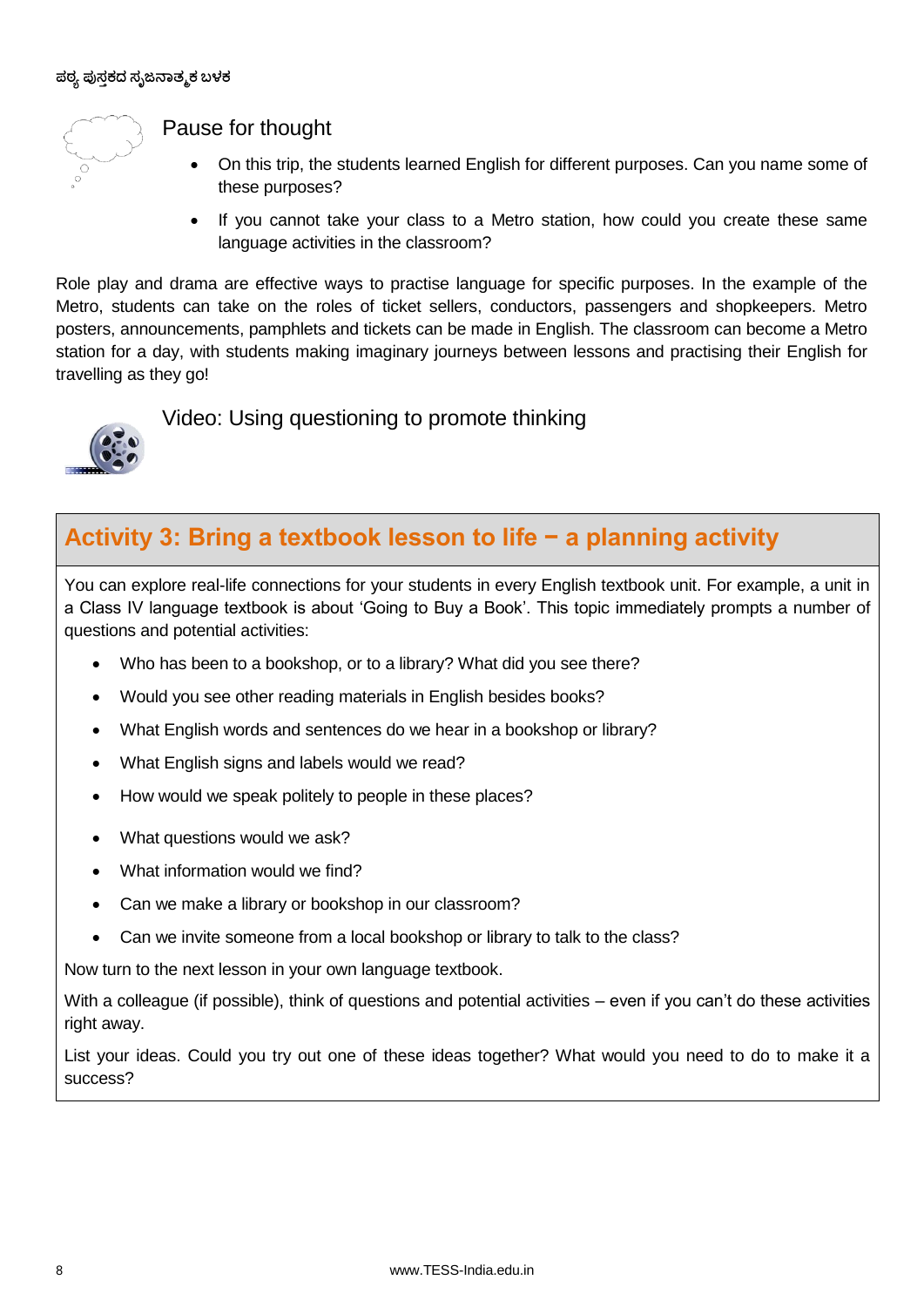# 4 Summary

Your textbook can be a "magic box" for language activities. The textbook is a useful guide and source of ideas, but as the teacher you must build on it. Use the textbook as a resource and a means to learn language, rather than as an end in itself. This way you can adapt the textbook to meet the specific needs of your students. Of course, you can also create a variety of activities based on any story or poem of your choice, a story or poem that students choose, or a local place or local event.

Rehearsal and practice will enable you and your students to get used to the sound of your own voices speaking English often, rather than just occasionally. You might feel a bit feel foolish when you rehearse and practise English, but this can create a vicious cycle of not rehearsing because you feel foolish and then never get any better. We hope this unit has suggested some creative activities to break this cycle.

#### **ಸಾರಾಂಶ**

ನಿಮ್ಮ ಪಠ್ಯಪುಸ್ತಕವು ಭಾಷಾ ಚಟುವಟಿಕೆಗಳಿಗೆ 'ಇಂದ್ರಜಾಲ ಪೆಟ್ಟಿಗೆ' ಆಗಬಹುದು. ಪಠ್ಯಪುಸ್ತಕವು ಉಪಯುಕ್ತ ಮಾರ್ಗದರ್ಶಿಯೂ, ವಿಚಾರಗಳಿಗೆ ಮೂಲಾಧಾರವೂ ಆಗಿದೆ. ಆದರೂ, ಶಿಕ್ಷಕರಾಗಿ ನೀವು ಅದನ್ನು ವಿಸ್ತರಿಸಿಕೊಳ್ಳಬೇಕು. ಪಠ್ಯಪುಸ್ತಕ ಕಲಿಕೆಯೇ ಅಂತಿಮ ಗುರಿ ಎಂದು ಭಾವಿಸುವ ಬದಲು, ಅದನ್ನು ಒಂದು ಸಂಪನ್ಮೂಲ ಹಾಗೂ ಭಾಷೆ ಕಲಿಯಲು ಮಾರ್ಗವಾಗಿ ಬಳಸಿ. ಹೀಗೆ ಮಾಡುವುದರಿಂದ ನೀವು ನಿಮ್ಮ ವಿದ್ಯಾರ್ಥಿಗಳ ನಿರ್ದಿಷ್ಠ ಅವಶ್ಯಕತೆಗಳನ್ನು ಪೂರೈಸುವಂತೆ ಪಠ್ಯಪುಸ್ತಕವನ್ನು ಹೊಂದಾಣಿಕೆ ಮಾಡಿಕೊಳ್ಳಬಹುದು. ಒಂದು ಕಥೆ ಅಥವಾ ಪದ್ಯವನ್ನು ಆಧರಿಸಿ ನೀವೂ ಸಹ ವ್ಯೆವಿಧ್ಯಮಯ ಚಟುವಟಿಕೆಗಳನ್ನು ಸೃಷ್ಟಿಸಿಬಹುದು. ಇದಕ್ಕಾಗಿ ಕಥೆ, ಪದ್ಯಗಳನ್ನು ನೀವಾಗಲೀ, ನಿಮ್ಮ ವಿದ್ಯಾರ್ಥಿಗಳಾಗಲೀ ಆಯ್ಕೆ ಮಾಡಬಹುದು, ಸ್ಥಳೀಯ ಜಾಗ ಅಥವಾ ಘಟನೆಯನ್ನೂ ಸಹ ಬಳಸಬಹುದು.

ನೀವಾಗಲೀ, ವಿದ್ಯಾರ್ಥಿಗಳಾಗಲೀ ಯಾವಾಗಲಾದರೊಮ್ಮೆ ಮಾತನಾಡುವ ಬದಲು, ಆಗಾಗೆ ಇಂಗಿಷ್**ನ ತಾಲೀಮು ಮತು ಅಭ್ಯಾಸ** ಮಾಡುವುದರಿಂದ ನಿಮ್ಮದೇ ಧ್ವನಿಗಳಿಗೆ ಹೊಂದಿಕೊಳ್ಳಲು ಸಾಧ್ಯವಾಗುತ್ತದೆ. ಇದಕ್ಕಾಗಿ ಸತತ ರೂಢಿ, ಅಭ್ಯಾಸ ಅಗತ್ಯ. ಈ ರೀತಿ ಅಭ್ಯಾಸ ಮಾಡುವುದು ಸ್ವಲ್ಪ ವಿಚಿತ್ರ, ಹಾಸ್ಯಾಸ್ಸದ ಎನಿಸಬಹುದಾದರೂ ಬಿಡಬಾರದು. ಇದರಿಂದ ಅಭ್ಯಾಸ ಮಾಡದೇ ಇರುವಂತಹ ದುರಭ್ಯಾಸ ಉಂಟಾಗಬಹುದು, ಹೀಗಾದಲಿ ಇಂಗಿಷ್ ಭಾಷೆ ಕಲಿಕೆ ಉತಮ ಪಡಿಸಿಕೊಳ್ಳಲಾಗುವುದೇ ಇಲ. ಈ ವರ್ತುಲದಿಂದ ಹೊರಬರಲು ಈ ಘಟಕ್ಕವು ಕೆಲವು ಸ್ಪಜನಾತ್ಮಕ ಚಟುವಟಿಕೆಗಳ ಸಲಹೆ ನೀಡಿರುವುದೆಂದು ನಾವು ಭಾವಿಸುವೆವು.

Other Elementary English teacher development units on this topic are:

- *Classroom routines*
- *Songs, rhymes and word play*
- *Learning English in the creative arts*
- *English and subject content integration*
- *Community resources for English.*

### Resources

### Resource 1: Using questioning to promote thinking

Teachers question their students all the time; questions mean that teachers can help their students to learn, and learn more. On average, a teacher spends one-third of their time questioning students in one study (Hastings, 2003). Of the questions posed, 60 per cent recalled facts and 20 per cent were procedural (Hattie, 2012), with most answers being either right or wrong. But does simply asking questions that are either right or wrong promote learning?

There are many different types of questions that students can be asked. The responses and outcomes that the teacher wants dictates the type of question that the teacher should utilise. Teachers generally ask students questions in order to: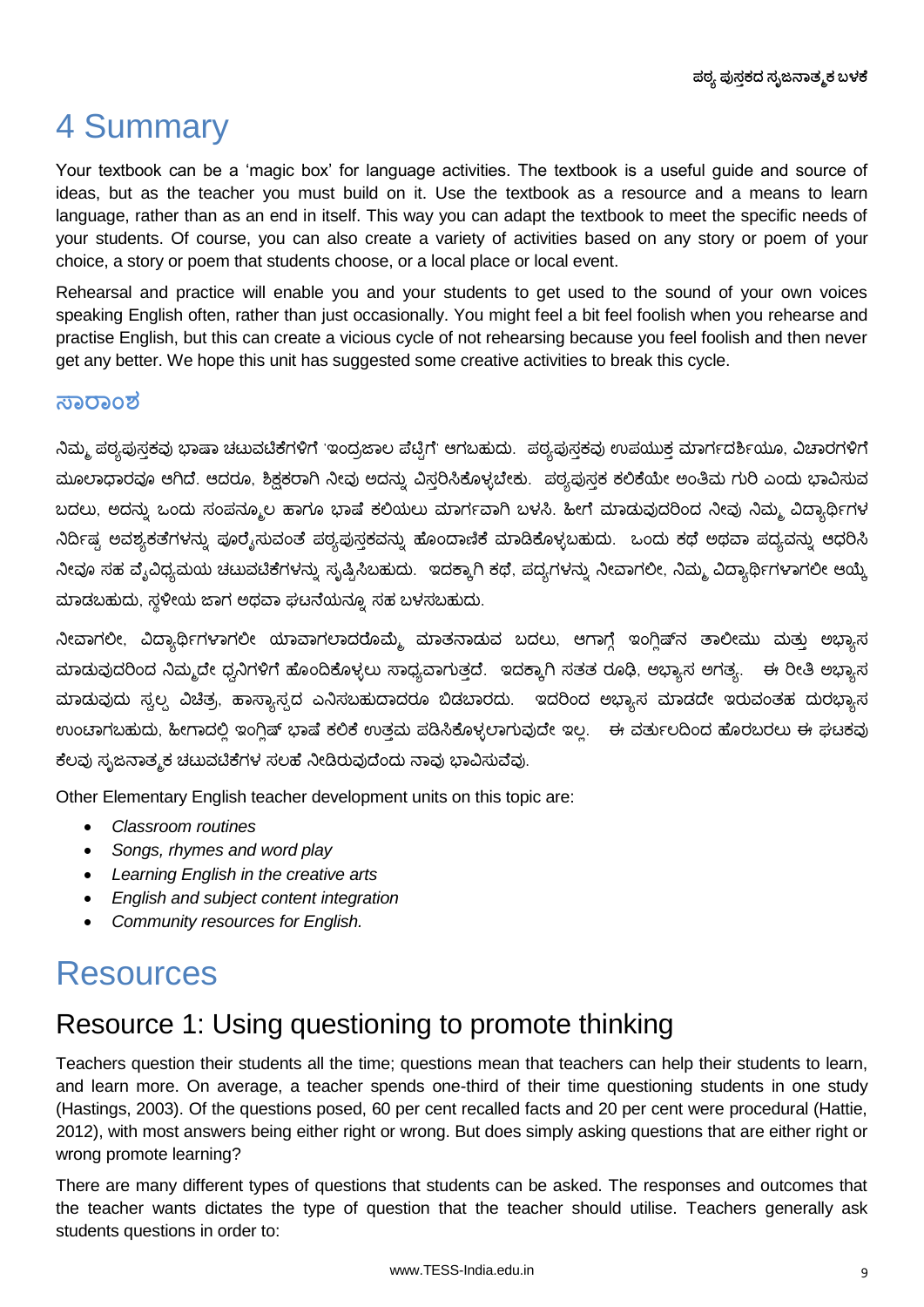**ಪಠ್ಯ ಪುಸ್ತಕದ ಸ್ೃಜನಾತ್ಮಕ ಬಳಕ**

- guide students toward understanding when a new topic or material is introduced
- push students to do a greater share of their thinking
- remediate an error
- stretch students
- check for understanding.

Questioning is generally used to find out what students know, so it is important in assessing their progress. Questions can also be used to inspire, extend students" thinking skills and develop enquiring minds. They can be divided into two broad categories:

- **Lower-order questions**, which involve the recall of facts and knowledge previously taught, often involving closed questions (a yes or no answer).
- **Higher-order questions**, which require more thinking. They may ask the students to put together information previously learnt to form an answer or to support an argument in a logical manner. Higherorder questions are often more open-ended.

Open-ended questions encourage students to think beyond textbook-based, literal answers, thus eliciting a range of responses. They also help the teacher to assess the students" understanding of content.

#### Encouraging students to respond

Many teachers allow less than one second before requiring a response to a question and therefore often answer the question themselves or rephrase the question (Hastings, 2003). The students only have time to react – they do not have time to think! If you wait for a few seconds before expecting answers, the students will have time to think. This has a positive effect on students' achievement. By waiting after posing a question, there is an increase in:

- the length of students' responses
- the number of students offering responses
- the frequency of students' questions
- the number of responses from less capable students
- positive interactions between students.

#### Your response matters

The more positively you receive all answers that are given, the more students will continue to think and try. There are many ways to ensure that wrong answers and misconceptions are corrected, and if one student has the wrong idea, you can be sure that many more have as well. You could try the following:

- Pick out the parts of the answers that are correct and ask the student in a supportive way to think a bit more about their answer. This encourages more active participation and helps your students to learn from their mistakes. The following comment shows how you might respond to an incorrect answer in a supportive way: "You were right about evaporation forming clouds, but I think we need to explore a bit more about what you said about rain. Can anyone else offer some ideas?"
- Write on the blackboard all the answers that the students give, and then ask the students to think about them all. What answers do they think are right? What might have led to another answer being given? This gives you an opportunity to understand the way that your students are thinking and also gives your students an unthreatening way to correct any misconceptions that they may have.

Value all responses by listening carefully and asking the student to explain further. If you ask for further explanation for all answers, right or wrong, students will often correct any mistakes for themselves, you will develop a thinking classroom and you will really know what learning your students have done and how to proceed. If wrong answers result in humiliation or punishment, then your students will stop trying for fear of further embarrassment or ridicule.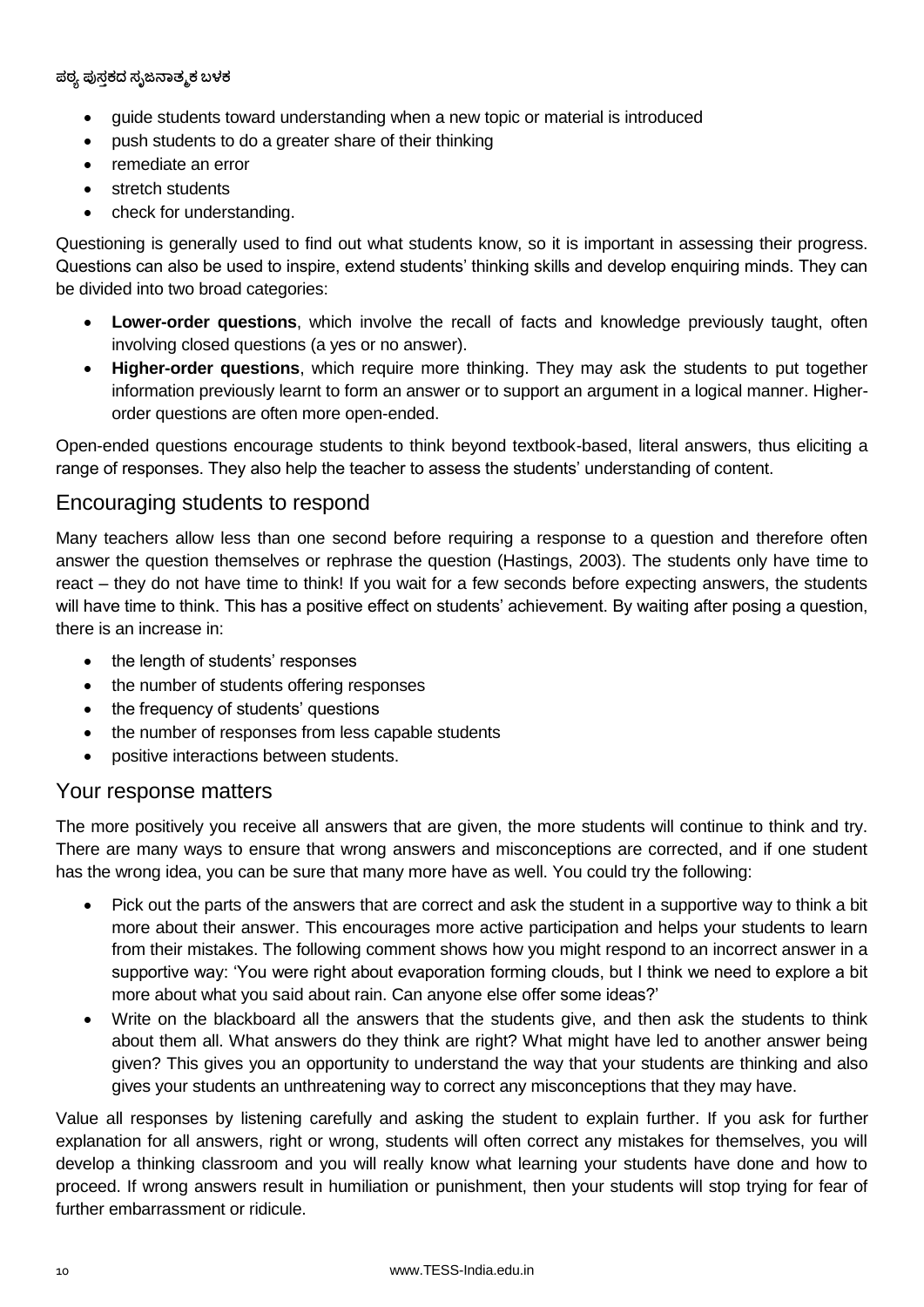#### Improving the quality of responses

It is important that you try to adopt a sequence of questioning that doesn"t end with the right answer. Right answers should be rewarded with follow-up questions that extend the knowledge and provide students with an opportunity to engage with the teacher. You can do this by asking for:

- a *how* or a *why*
- another way to answer
- a better word
- evidence to substantiate an answer
- integration of a related skill
- application of the same skill or logic in a new setting.

Helping students to think more deeply about (and therefore improve the quality of) their answer is a crucial part of your role. The following skills will help students achieve more:

- **Prompting** requires appropriate hints to be given ones that help students develop and improve their answers. You might first choose to say what is right in the answer and then offer information, further questions and other clues. ("So what would happen if you added a weight to the end of your paper aeroplane?")
- **Probing** is about trying to find out more, helping students to clarify what they are trying to say to improve a disorganised answer or one that is partly right. ("So what more can you tell me about how this fits together?")
- **Refocusing** is about building on correct answers to link students" knowledge to the knowledge that they have previously learnt. This broadens their understanding. ("What you have said is correct, but how does it link with what we were looking at last week in our local environment topic?")
- **Sequencing** questions means asking questions in an order designed to extend thinking. Questions should lead students to summarise, compare, explain or analyse. Prepare questions that stretch students, but do not challenge them so far that they lose the meaning of the questions. ("Explain how you overcame your earlier problem. What difference did that make? What do you think you need to tackle next?")
- **Listening** enables you to not just look for the answer you are expecting, but to alert you to unusual or innovative answers that you may not have expected. It also shows that you value the students" thinking and therefore they are more likely to give thoughtful responses. Such answers could highlight misconceptions that need correcting, or they may show a new approach that you had not considered. ("I hadn"t thought of that. Tell me more about why you think that way.")

As a teacher, you need to ask questions that inspire and challenge if you are to generate interesting and inventive answers from your students. You need to give them time to think and you will be amazed how much your students know and how well you can help them progress their learning.

Remember, questioning is not about what the teacher knows, but about what the students know. It is important to remember that you should never answer your own questions! After all, if the students know you will give them the answers after a few seconds of silence, what is their incentive to answer?

# Additional resources

- Teachers of India classroom resources:<http://www.teachersofindia.org/en>
- Positition paper on teaching English. NCF 2005, New delhi, NCERT
- $\bullet$  Ded Source book on 2<sup>nd</sup> year English, DSERT